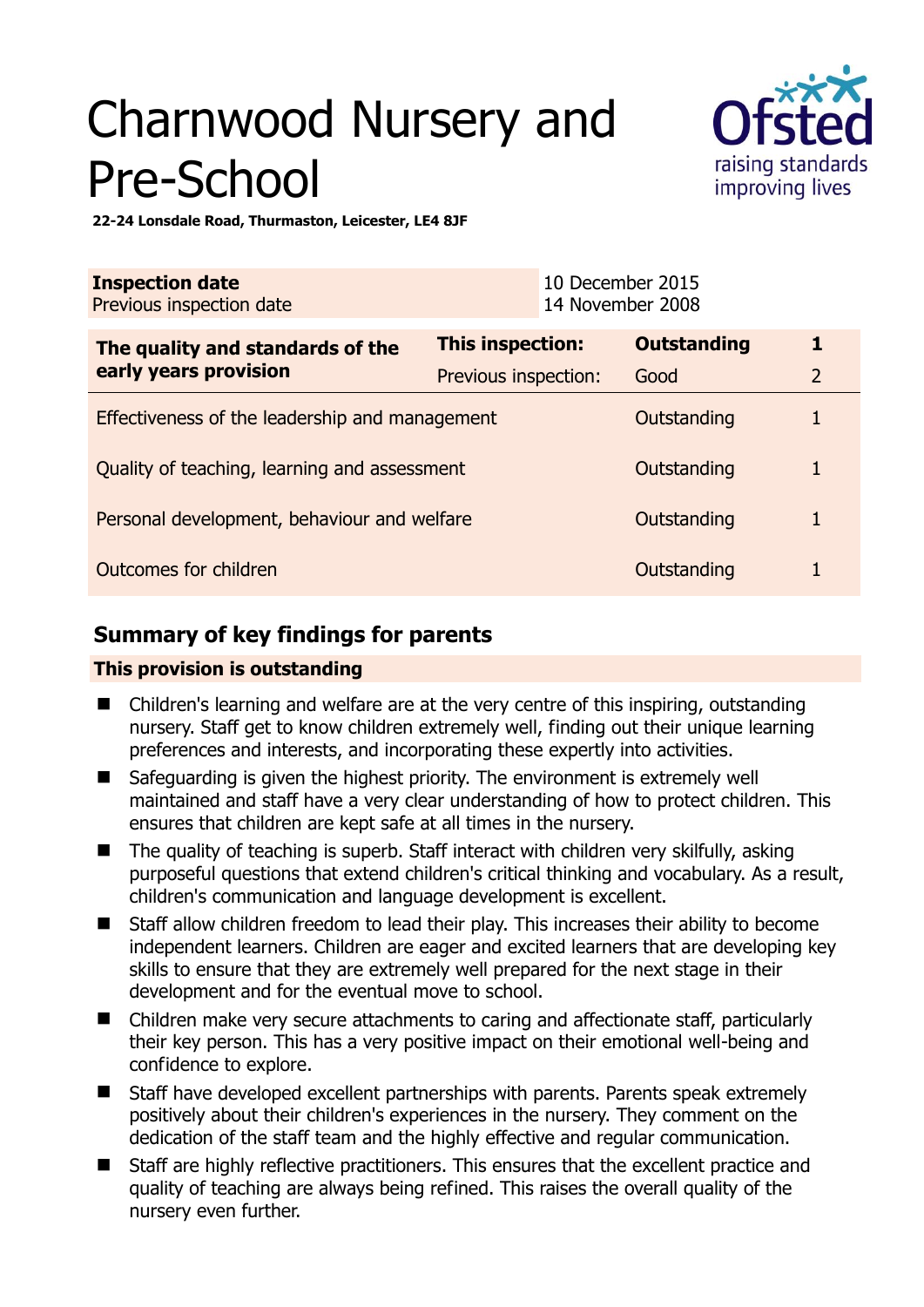## **What the setting needs to do to improve further**

### **To further improve the quality of the early years provision the provider should:**

 $\blacksquare$  extend the use of the excellent outdoor space, particularly the newly developing natural exploration area, to provide children with an even broader range of experiences and activities.

### **Inspection activities**

- $\blacksquare$  The inspector observed the quality of teaching in all the main playrooms and the outdoor environment and assessed what impact this has on children's learning.
- The inspector completed a joint observation with the Early Years teacher.
- The inspector held a meeting with the nursery manager, the provider and the rest of the management team. He looked at relevant documentation, including the nursery's self-evaluation, policies and evidence of the suitability of staff working in the nursery.
- The inspector held discussions with parents and took account of their views.

#### **Inspector**

Ben Hartley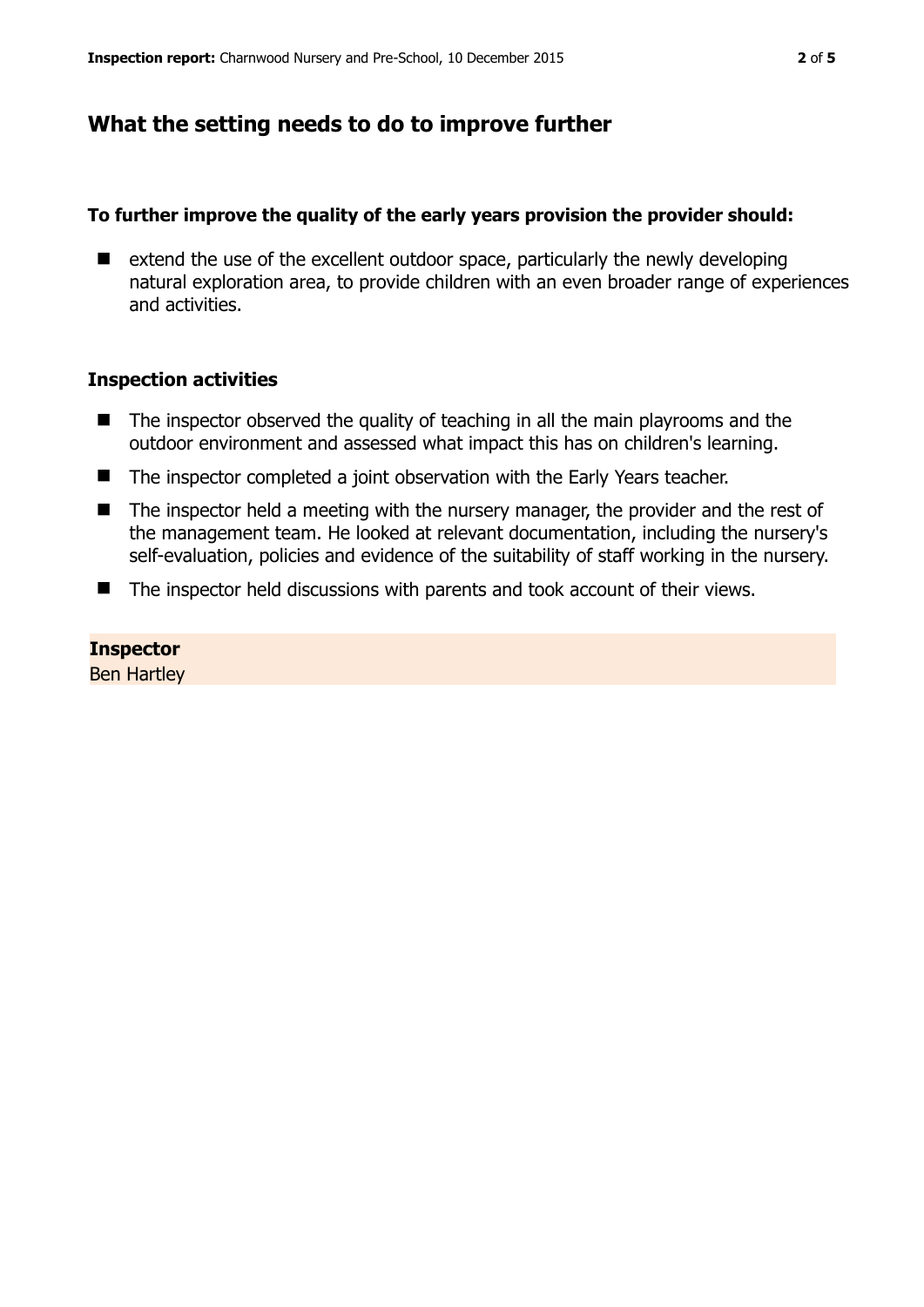## **Inspection findings**

## **Effectiveness of the leadership and management is outstanding**

The manager and staff team are highly qualified and successfully implement the Early Years Foundation Stage. Staff have a strong commitment to professional development and the management team invests time into raising the overall qualifications and quality of the staff practice. The management team carefully monitors the quality of teaching through regular supervisions. This helps to support staff in refining their teaching and raising the overall quality of their practice even further. The arrangements for safeguarding are effective. Staff have a very secure understanding of the procedures to follow in the event of any concerns. All staff have attended safeguarding training and the lead practitioner delivers further in-house training. Robust recruitment procedures and ongoing reviews ensure that staff continue to be suitable to work with children.

### **Quality of teaching, learning and assessment is outstanding**

The overall quality of teaching is exceptional. Staff are highly skilled in supporting, extending and assessing children's learning. This ensures that staff are very successful in incorporating children's interests and next steps in learning into planning and activities. Staff are very aware of what each child can do and use targeted activities to build on this and extend their learning. Staff carefully monitor the progress that children are making and quickly identify areas that require further attention, the additional, focused support that they require is then provided. Staff within each room have an excellent understanding of the specific needs of children they are caring for. This ensures that children's learning and development is exceptional. Children are given freedom to explore and they become totally engrossed and absorbed within their chosen play. Children are increasingly curious and eager to find out more, asking questions to further their own understanding.

## **Personal development, behaviour and welfare are outstanding**

Children are learning how to keep themselves safe and maintain a healthy lifestyle. They benefit from activities that promote physical exercise, such as dancing, and delight in exploring the large outdoor space. Staff have created an additional outdoor space to provide children with increased opportunities to experience natural materials, build dens and use real tools and equipment. Staff have identified this as an area that they would like to enhance even further. Children's confidence and self-esteem are promoted very effectively. Children move successfully into the next group because they are well prepared for the changes through visits with their key person. Routines for the younger children, particularly babies, are tailored to suit their individual needs and take into account the information gathered from parents. These demonstrate the excellent partnerships with parents and ensure that there is an excellent continuity of care.

#### **Outcomes for children are outstanding**

All children are making rapid progress in their learning given their varying starting points. The staff provide children with an engaging, imaginative environment that reflects their interests and learning preferences. This helps them to flourish and results in children being highly motivated and eager to learn.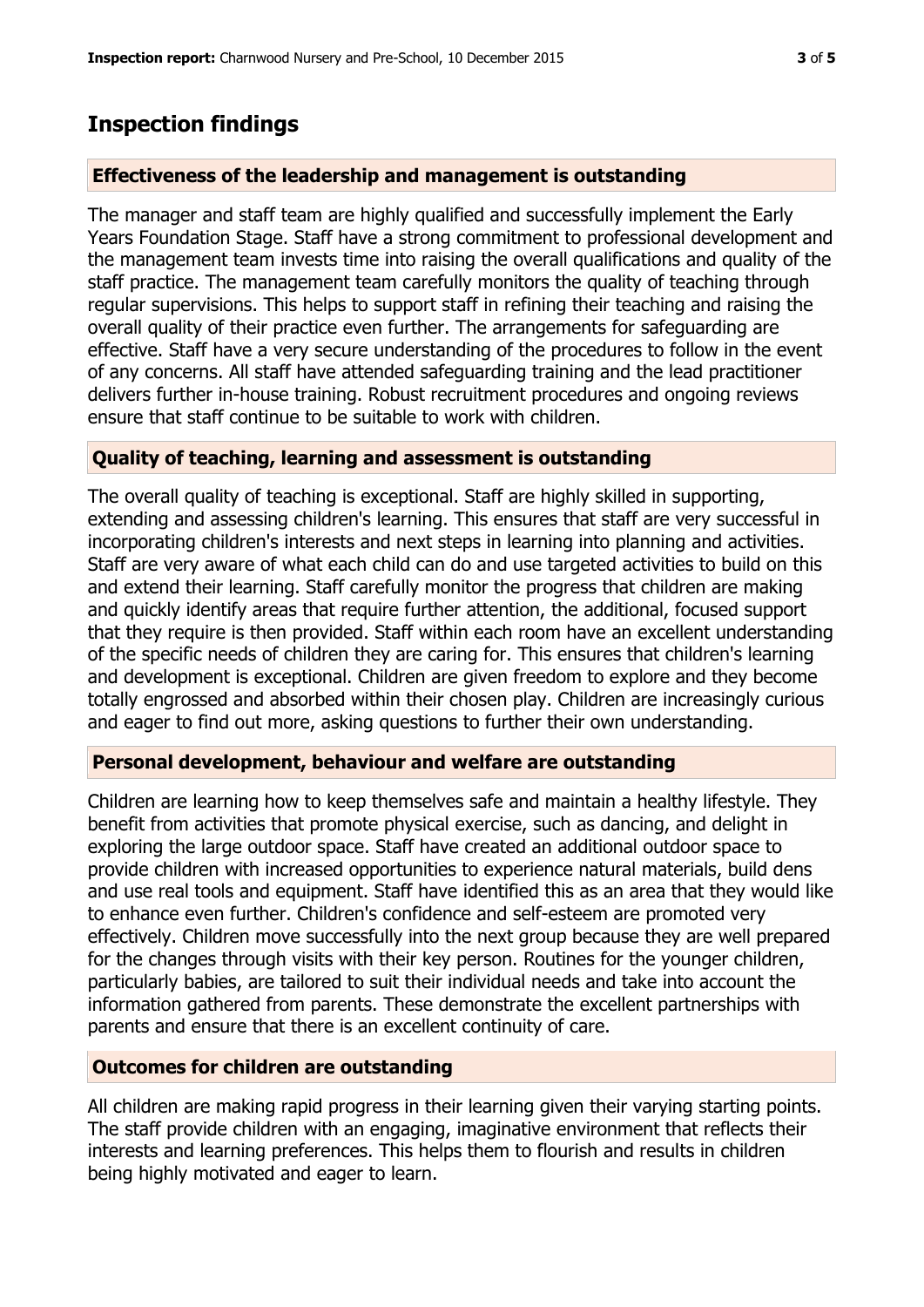## **Setting details**

| Unique reference number            | EY373022                                                                             |  |
|------------------------------------|--------------------------------------------------------------------------------------|--|
| <b>Local authority</b>             | Leicestershire                                                                       |  |
| <b>Inspection number</b>           | 858159                                                                               |  |
| <b>Type of provision</b>           | Full-time provision                                                                  |  |
| Day care type                      | Childcare - Non-Domestic                                                             |  |
| <b>Registers</b>                   | Early Years Register, Compulsory Childcare<br>Register, Voluntary Childcare Register |  |
| Age range of children              | $0 - 5$                                                                              |  |
| <b>Total number of places</b>      | 77                                                                                   |  |
| Number of children on roll         | 124                                                                                  |  |
| <b>Name of provider</b>            | Beaver Childcare Ltd                                                                 |  |
| <b>Date of previous inspection</b> | 14 November 2008                                                                     |  |
| <b>Telephone number</b>            | 01162 696 162                                                                        |  |

Charnwood Nursery and Pre-School was registered in 2000 and re-registered in 2008. The nursery employs 28 members of childcare staff. Of these, 27 hold appropriate early years qualifications at level 3 or above, including two with Early Years Professional status. The nursery opens from Monday to Friday, all year round. Sessions are from 7.30am until 6pm. The nursery provides funded early education for two-, three- and four-year-old children.

This inspection was carried out by Ofsted under sections 49 and 50 of the Childcare Act 2006 on the quality and standards of provision that is registered on the Early Years Register. The registered person must ensure that this provision complies with the statutory framework for children's learning, development and care, known as the Early Years Foundation Stage.

Any complaints about the inspection or the report should be made following the procedures set out in the guidance 'Complaints procedure: raising concerns and making complaints about Ofsted', which is available from Ofsted's website: www.gov.uk/government/organisations/ofsted. If you would like Ofsted to send you a copy of the guidance, please telephone 0300 123 4234, or email enquiries@ofsted.gov.uk.